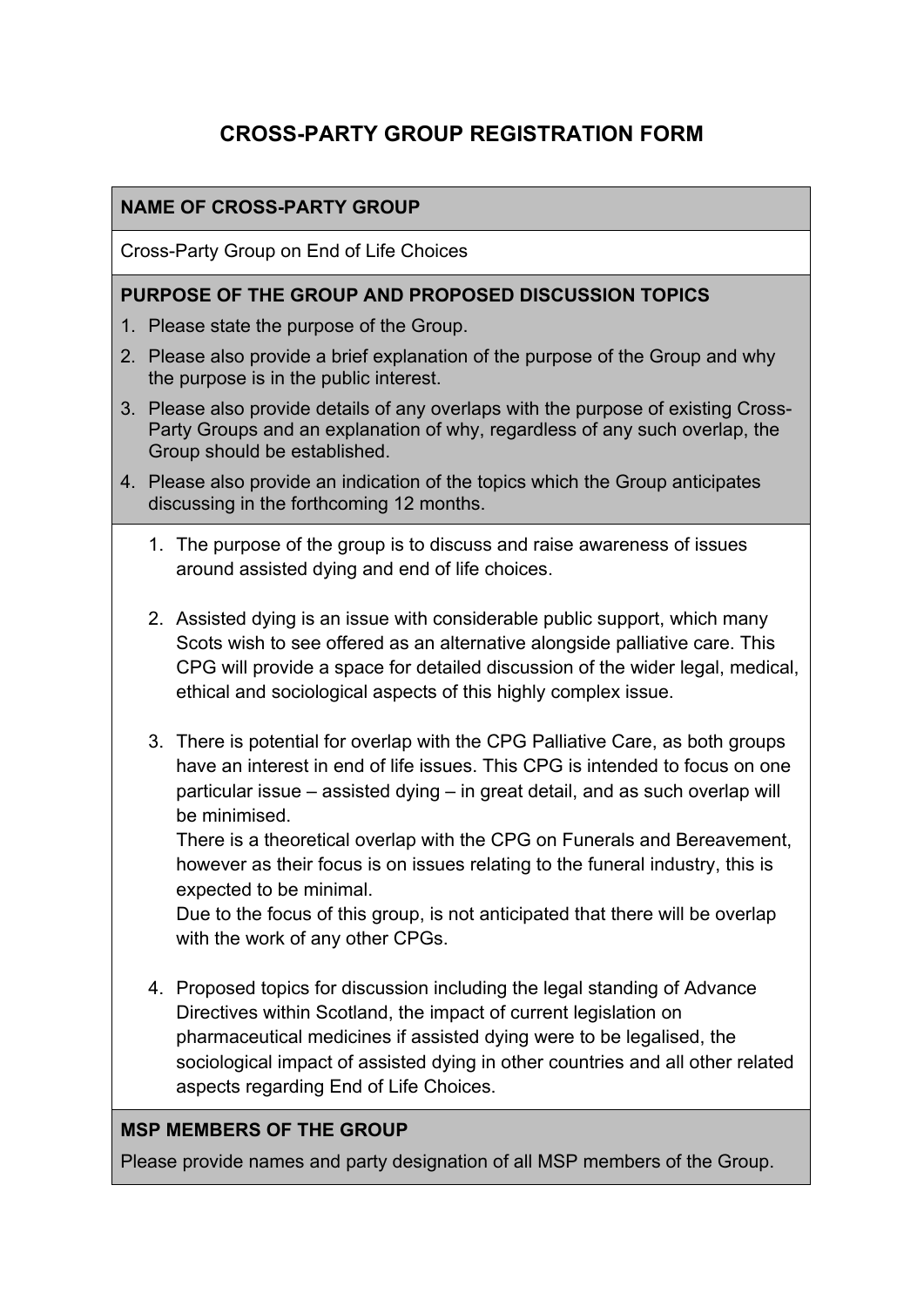George Adam – Scottish National Party

Jackson Carlaw – Scottish Conservative & Unionist Party

Patrick Harvie – Scottish Green Party

Ross Greer – Scottish Green Party

Liam McArthur – Scottish Liberal Democrats

Mary Fee – Scottish Labour

## **NON-MSP MEMBERS OF THE GROUP**

For organisational members please provide only the name of the organisation, it is not necessary to provide the name(s) of individuals who may represent the organisation at meetings of the Group.

| <b>Individuals</b> | Amanda Ward               |
|--------------------|---------------------------|
| Organisations      | Friends at the End (FATE) |
|                    | Dignity in Dying (DiD)    |

## **GROUP OFFICE BEARERS**

Please provide names for all office bearers. The minimum requirement is that two of the office bearers are MSPs and one of these is Convener – beyond this it is a matter for the Group to decide upon the office bearers it wishes to have. It is permissible to have more than one individual elected to each office, for example, co-conveners or multiple deputy conveners.

| Convener               | George Adam MSP    |
|------------------------|--------------------|
| <b>Deputy Convener</b> | Jackson Carlaw MSP |
| Secretary              | Amanda Ward        |
| Treasurer              | Amanda Ward        |

## **FINANCIAL BENEFITS OR OTHER BENEFITS**

Please provide details of any financial or material benefit(s) the Group anticipates receiving from a single source in a calendar year which has a value, either singly or cumulatively, of more than £500. This includes donations, gifts, hospitality or visits and material assistance such as secretariat support.

Friends at the End will cover costs for catering, possible speaker expenses and secretariat but consider that these costs will not exceed £500 per annum.